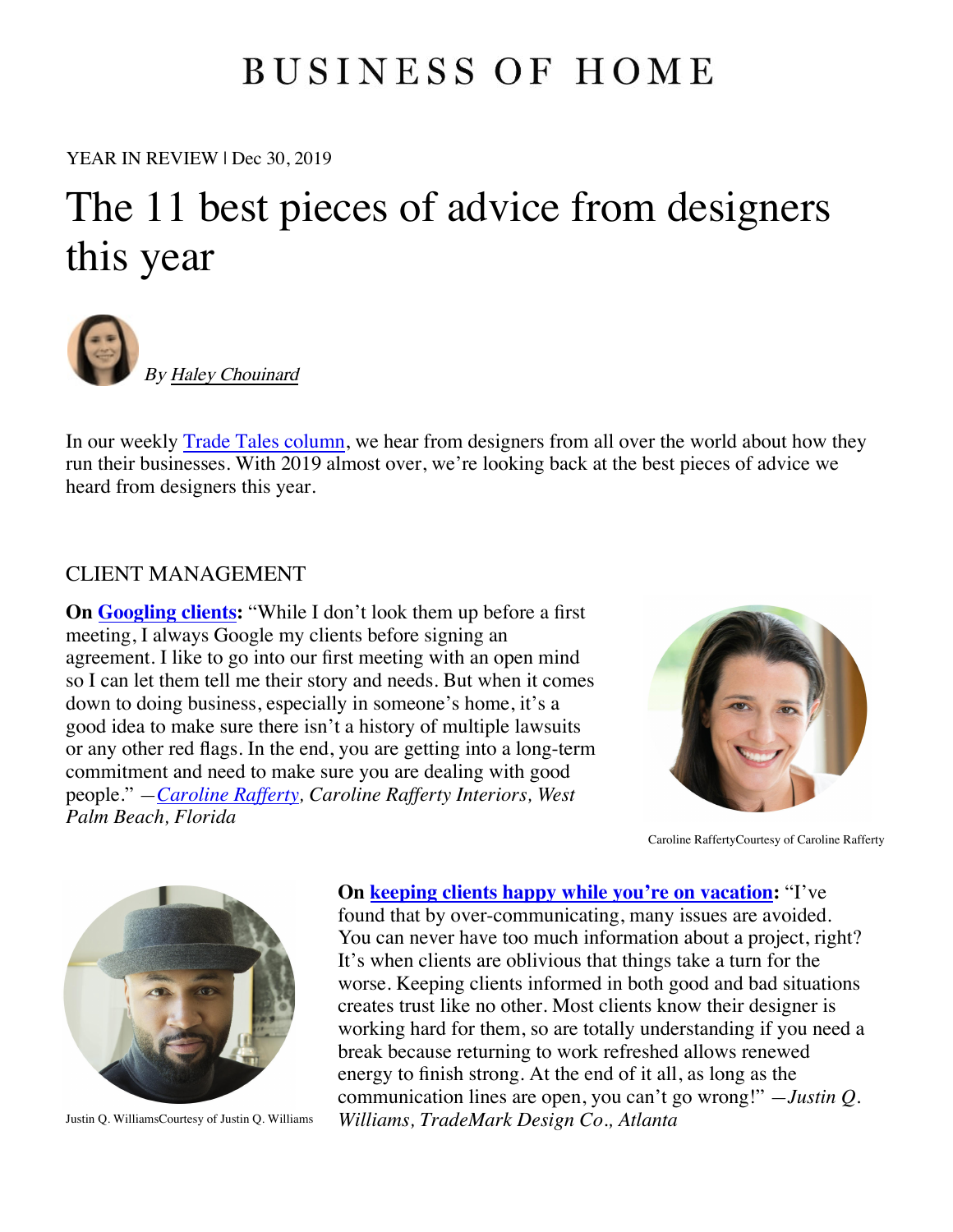#### **On weeding out cheapskate clients:**

"Money keeps people honest. I find the biggest 'problem clients' are the ones who want it all, run you in circles, but then don't want to pay the full cost. It's like clockwork—the ones who pay efficiently are also decisive and projects soar forward. The others are inevitable and excruciating when you don't catch them soon enough. We have lots of safeguards to sniff out the cheapskates. One good tip is a 10 percent security deposit taken up front and refunded at the end of the project. Sometimes this can be a \$50,000 to \$100,000 deposit. You know you have a problem if a big-shot client is waving around a million-dollar budget but melts down over a \$100,000 refundable deposit upfront."



Drew McGukinCourtesy of Drew McGukin

*—Drew McGukin, Drew McGukin Interiors, New York*



**On when to pass on a potential client:** "The South is full of clients who are aspiring designers and hooray for that, but I am not interested in being someone's paid intern. So when potential clients throw out terms like 'I'd like you to assist me' or 'I'm really good at design but need help pulling it all together,' I know it's probably not the right fit. We do not take projects that have less than 80 hours worth of design fees, which in the realm of professional interior design is nothing. But it helps weed out all of the little things like, 'Can you pick a paint color?' and also gently initiates the conversation about how much time interior design actually takes, because most people have no clue." *—Stephanie Sabbe, Sabbe*  Stephanie SabbeCourtesy of Stephanie Sabbe<br>*Interior Design, Nashville* 

**On working with an age gap:** "I recently had a wonderful client who is 87 years old. It was quite exciting, as this was her first time designing her home in 40 years. She is a major art collector and was thrilled to be introduced to furniture that is collectible as well. She is not on Instagram, so everything I showed her, she was seeing for the first time, which was very exciting for me as well. We shopped for everything in person together, which is not typical for me. The [whole] experience was very different for me and a lot of fun. We are almost finished and the home is truly spectacular. I cannot wait to have it photographed!" —*Nicole Fuller, Nicole Fuller Interiors, New York*



Nicole FullerCourtesy of Nicole Fuller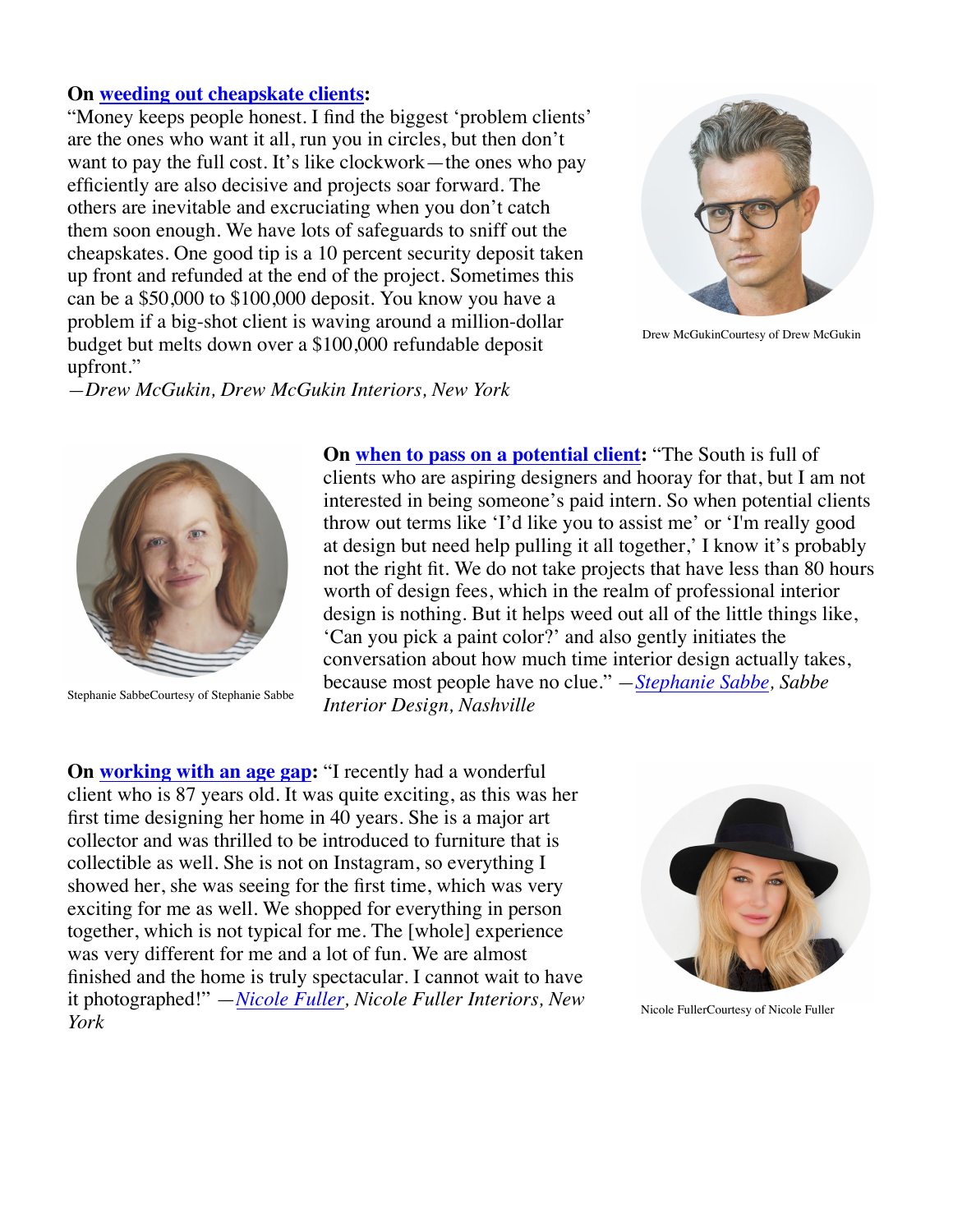### BUDGETS & BILLING



Veronica SolomonCourtesy of Veronica Solomon

#### **On creating effective contracts:**

"It's helpful to look at the challenges other designers have had with clients (in Facebook groups dedicated to the business of design, for example), and address these in your own contract. I once saw a designer complain that she had not heard from her client in weeks, and they needed to get some decisions made to keep the project on track. From that post, I added a clause to my contract: Decisions need to be made within three business days, otherwise we will halt work and additional fees may apply to resume work. I also included a clause stating that after 30 days of no communication, the contract will be terminated, all payments are due at that point, and it will be treated as a new project if client wants to resume." *—Veronica Solomon, Casa Vilora Interiors, Katy, Texas*

#### **On setting minimum project budgets:**

"I started implementing minimums pretty early in my career about a year into the business. I found that a lot of project leads that I was receiving didn't make sense—the budgets were too low for the scope of the work. In order to set expectations to potential clients, I added minimums to our website and intake form. If there's not a fit with budget, it's discovered prior to investing any time!" *—Christine Lin, Form + Field, San Francisco*



Christine LinCourtesy of Christine Lin



Phillip ThomasCourtesy of Phillip Thomas

#### **On billing:**

"It is fundamental to have a strong contract that outlines the way billing is to take place during the project. Set timelines for when bills can be sent prior to installation and indicate that installation or delivery of goods can be affected by not paying on time. Also, make sure that you include a provision for added interest should a bill not be paid within a specific amount of time." *—Phillip Thomas, Phillip Thomas Inc., New York*